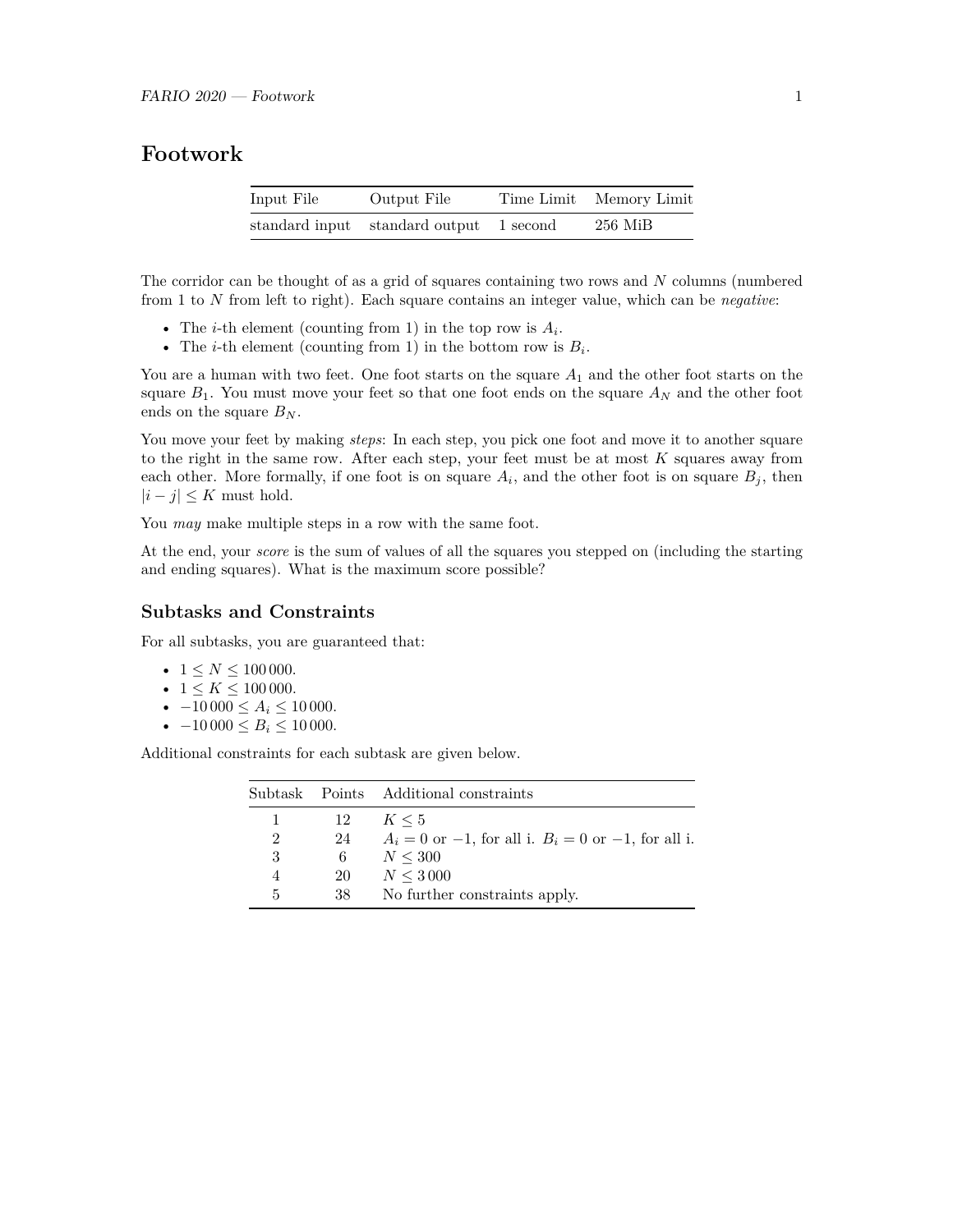### **Input**

- The first line of input contains the two integers, *N* and *K*.
- The second line contains  $N$  integers. The *i*-th integer (starting from 1) is  $A_i$ .
- The third line contains  $N$  integers. The *i*-th integer (starting from 1) is  $B_i$ .

#### **Output**

The output should contain a single integer: the maximum score possible.

## **Sample Input 1**

4 1 0 2 2 8  $0 -10 5 2$ 

**Sample Output 1**

19

## **Sample Input 2**

7 2  $0 -10 -6 2 -10 0 0$ 5 3 -2 -1 -10 -10 0

**Sample Output 2**

9